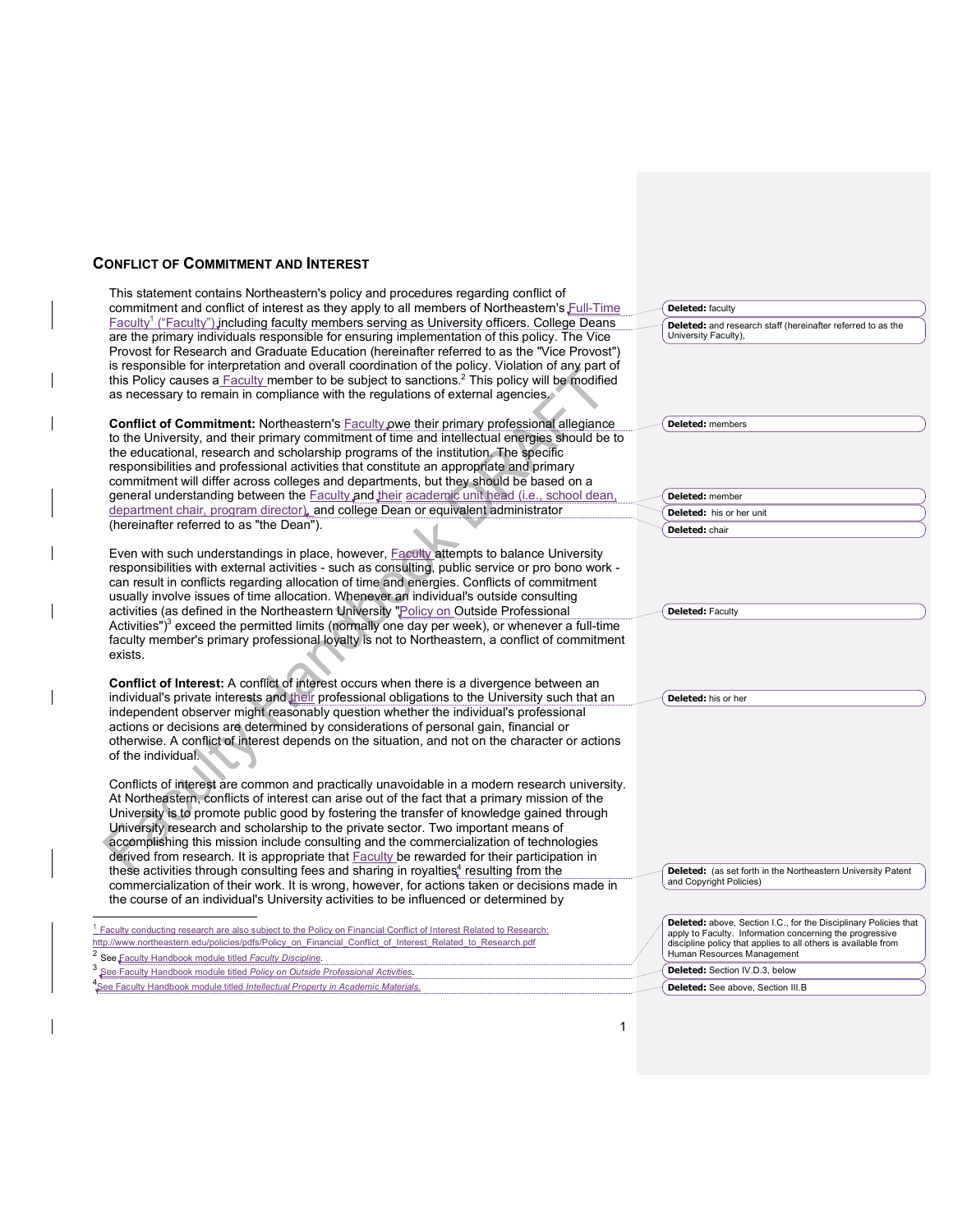considerations of personal financial gain that undermine the University's educational and research mission and its institutional integrity.

Such behavior calls into question the individual's professional objectivity and ethics, and it also reflects negatively on the University. Northeastern University is an institution of public trust; Faculty must respect that status and conduct their affairs in ways that will not compromise the integrity of the University.

Faculty should conduct their affairs so as to avoid conflicts of interest, and must respond appropriately when conflicts of interest arise. To that end, the purposes of this policy are to educate Faculty about situations that generate conflicts of interest, to provide ways for Faculty and the University to manage conflicts of interest, to promote the best interests of students and others whose work depends on **Faculty direction**, and to describe conflict situations that are prohibited. Every Northeastern University Faculty member has an obligation to become familiar with, and abide by, the provisions of this policy. If a situation raising questions of conflict of commitment or interest arises, Faculty are urged to discuss the situation with the unit chair, college Dean, or the Vice Provost.

# **SUMMARY**

Below is a summary of the key provisions of this Policy. However, Faculty are urged to read the document in its entirety to fully understand the spirit of these provisions, the bona fide exceptions, and the requirements for compliance.

- 1. As prescribed in the *Faculty Handbook*, Faculty must maintain a significant presence on campus throughout each semester they are on active duty.<sup>5</sup>
- 2. Faculty must not allow other professional activities to detract from their primary allegiance to Northeastern. Faculty must not have significant outside managerial responsibilities nor, under normal circumstances, act as a principal investigator on sponsored projects that could be conducted at Northeastern University but instead are submitted and managed through another entity, except when on leave or sabbatical<sup>6</sup>.
- 3. Faculty must foster an atmosphere of academic freedom by promoting the open and timely exchange of results of scholarly activities, ensuring that their advising of students and postdoctoral scholars is independent of personal commercial interests, and informing students and colleagues about outside obligations that might influence the free exchange of scholarly information between them and the Faculty.
- 4. Faculty may not use University resources, including facilities, personnel, or equipment, except in a purely incidental way, as part of their outside consulting activities or for any purposes that are unrelated to the education, research, scholarship, and public service missions of the University. Faculty may not use information confidential to the University in any way beyond the scope of their University duties without the express consent of the University Officer responsible for that information.

-<br>5 See Faculty Handbook module titled *Presence at the University*. <sup>6</sup> See Faculty Handbook modules titled *Sabbatical* and/or *Leaves of Absence and Vacation.* **Deleted:** members

**Deleted:** For example, except when on leave or sabbatical,

**Deleted:** member on full-time active duty

**Deleted:** member

**Deleted:** quarter

**Deleted:** See below (IV.D.2) the University Policy on "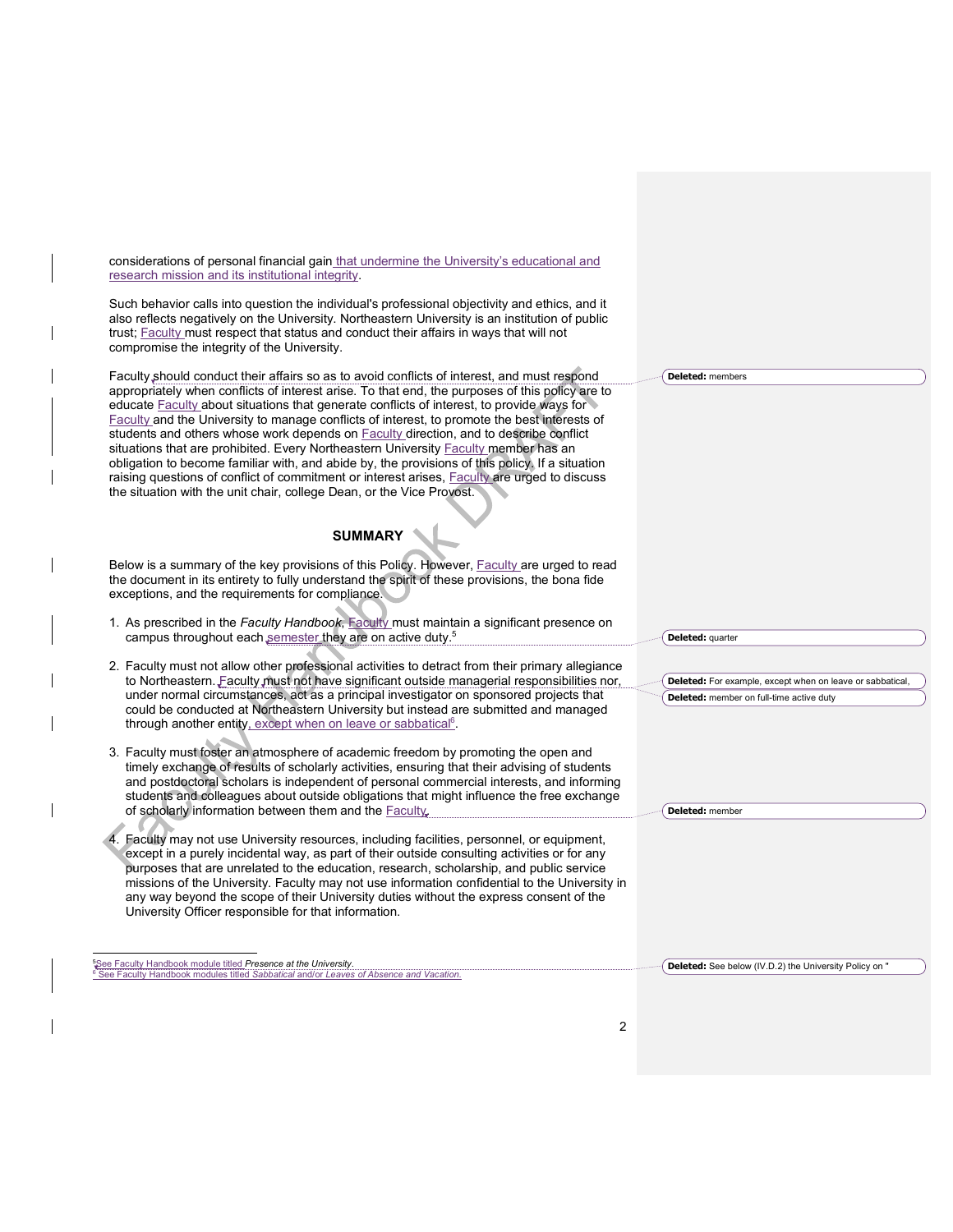|  | 5. Faculty must disclose on a timely basis the creation or discovery of potentially patentable                                                                                                                                                                                                                                                                                                                                                                                                                                                                                                                                                                   | Deleted: all                                    |
|--|------------------------------------------------------------------------------------------------------------------------------------------------------------------------------------------------------------------------------------------------------------------------------------------------------------------------------------------------------------------------------------------------------------------------------------------------------------------------------------------------------------------------------------------------------------------------------------------------------------------------------------------------------------------|-------------------------------------------------|
|  | inventions created or discovered in the course of their University activities or with more                                                                                                                                                                                                                                                                                                                                                                                                                                                                                                                                                                       |                                                 |
|  | than incidental use of University resources. Ownership of such inventions is assigned to<br>the University regardless of the source of funding according to the University patent<br>policy. The inventor will share in any royalties earned pursuant to the terms of the<br>University patent policy.                                                                                                                                                                                                                                                                                                                                                           | Deleted: must be                                |
|  | 6. Faculty must disclose to the University whether they (or members of their immediate<br>family, as defined below) have consulting arrangements, significant financial interests<br>(also defined below), or employment in an outside entity before the University will approve<br>the following proposed arrangements between such entities and Northeastern: a) gifts; b)<br>sponsored projects; c) technology licensing arrangements; and d) procurements. In such<br>cases, formal University approval will be required prior to entering into each proposed<br>arrangement.                                                                                |                                                 |
|  | 7. The goal of this policy is to permit Faculty to undertake research in the freest possible<br>atmosphere consistent with their obligations to the University and to outside funding<br>agencies. In order to minimize interference with research, the University encourages<br>Faculty to utilize the following informal procedure when guestions concerning potential                                                                                                                                                                                                                                                                                         |                                                 |
|  | conflict arise. Faculty with such questions may contact their unit head or Dean for informal<br>and confidential discussion of the facts which give rise to the potential conflict. The results<br>of that discussion will be reduced to a memorandum by the academic administrator<br>involved as evidence of the Faculty's good faith compliance with this policy. Should the<br>Faculty disagree with the terms of this memorandum, the issues shall be presented to the<br>Vice Provost as described below.                                                                                                                                                  | Deleted: his or her                             |
|  | 8. In situations in which the objectivity of Eaculty could reasonably be questioned, the Dean<br>may establish an independent oversight committee to review the appropriateness of the<br>proposed research to be conducted at Northeastern, oversee the conduct of the research,<br>and ensure open and timely dissemination of the research results. Such oversight<br>committees will be required for all clinical trials raising questions of conflict of interest.                                                                                                                                                                                          |                                                 |
|  | 9. On an annual basis all Faculty must certify to their Deans (or supervisors, in the case of<br>faculty holding administrative positions) their compliance with Northeastern's policies<br>relating to conflict of interest and commitment. They must also disclose information about<br>their (and, as described below, their immediate family members') financial relationships<br>with outside organizations that are sponsors or potential sponsors of their teaching or<br>research programs or are otherwise involved in commercial relationships with the<br>University that involve the Faculty. In addition, on an ad hoc basis, Faculty must disclose | Deleted: or staff not affiliated with a College |
|  | to the unit head or Dean current or prospective situations which may raise questions of<br>conflict of commitment or interest, as soon as such situations become known to the<br>Faculty.                                                                                                                                                                                                                                                                                                                                                                                                                                                                        | Deleted: chair                                  |
|  | 10. Deans shall review and may approve exceptions to this policy. Deans shall establish<br>procedures to ensure timely review of their Faculty's annual and ad hoc disclosures of<br>potential or apparent conflicts. Such procedures shall involve representatives from the<br>school's faculty as part of the reviewing body. Deans will file their own annual<br>disclosures and certifications of compliance with the Vice Provost.                                                                                                                                                                                                                          |                                                 |
|  |                                                                                                                                                                                                                                                                                                                                                                                                                                                                                                                                                                                                                                                                  |                                                 |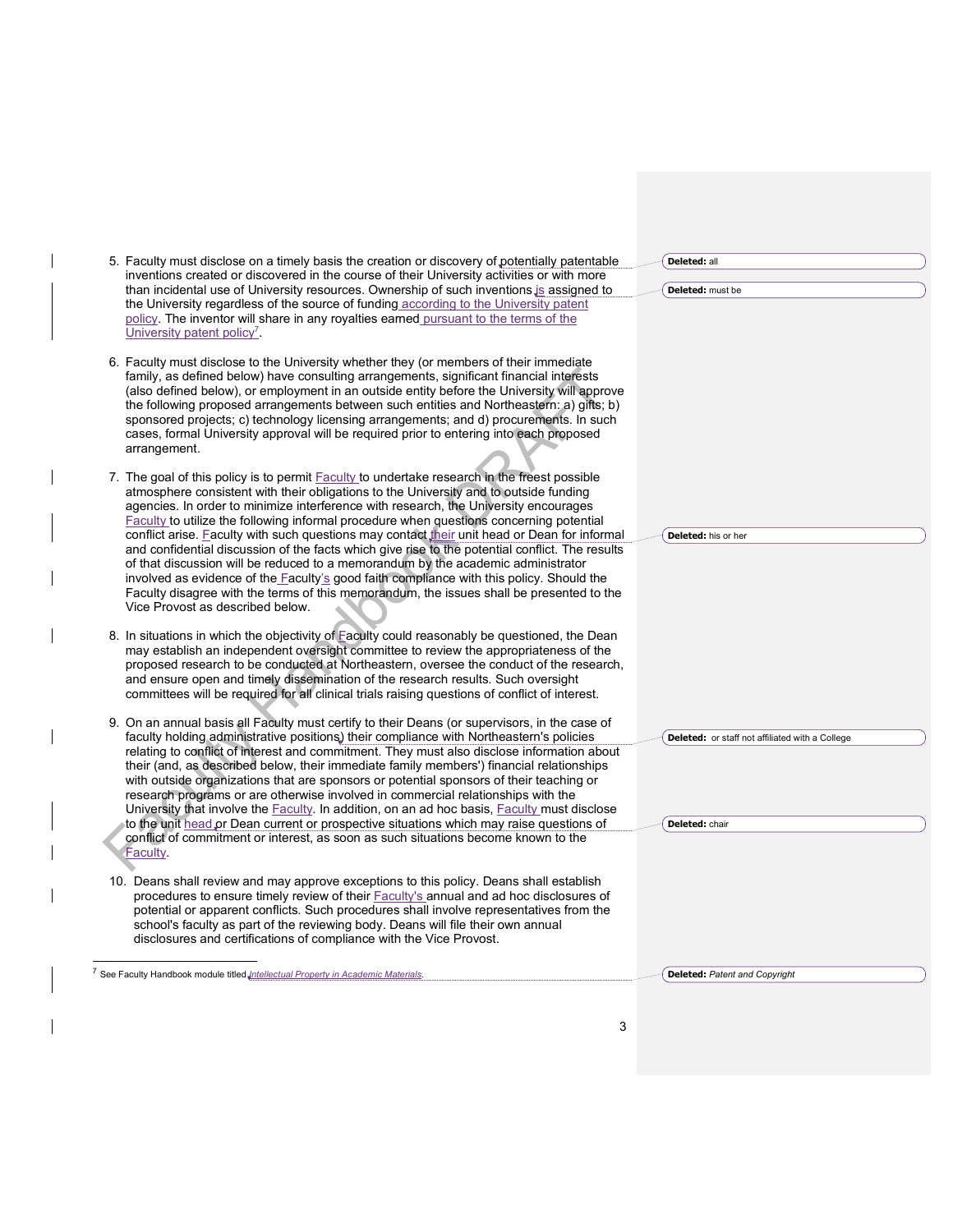- 11. The Vice Provost must also approve all special cases outlined in Section 6 above. The Vice Provost shall approve each college Dean's plans for implementing this policy, interpret policy provisions, respond to faculty wishing to appeal a college Dean's decisions (see Section 7, above), and annually report to the University Research Council on the status of this policy and its implementation.
- 12. Should Faculty, on grounds specified below, appeal a decision made by the Vice Provost, he or she may present the appeal to the Provost, who will consider the case.

### **POLICY**

## **1. Limitations on Outside Professional Activities**

Northeastern encourages **Faculty** to become involved in the transfer of knowledge from the University into the commercial marketplace. It is appropriate for the University to facilitate the transfer of the knowledge gained through academic research to applications which can benefit the general population. Moreover, experience gained by **Faculty** in the course of outside professional activities can enhance their teaching and research or scholarship within the University. But the process of technology transfer can create the potential for conflicts of commitment and/or interest, particularly when there is opportunity for personal gain on the part of the faculty. The intent of this provision of the policy is to minimize potential conflicts and to provide means of managing them when they arise. An implicit assumption underlying the University's "Policy on Outside Professional Activities" is that such outside professional activities are a privilege and not a right and must not detract from **Faculty's full-time obligation to their University duties. When any outside** activity detracts from the conduct of University duties, a conflict of commitment will result. Even activities such as pro bono work, government service in the public interest, and any outside employment unrelated to the Faculty's University responsibilities should be managed so they do not take precedence over a **Faculty's primary commitment to the** University.

Outside professional activities can also generate conflicts of interest regardless of the time involved. For example, direction of a program of research or scholarship at another institution that could be conducted appropriately at Northeastern as part of the Faculty's normal duties can deprive Northeastern students and colleagues of the benefits of Faculty's primary intellectual energies and valuable educational opportunities. Another example is submitting research proposals through channels other than Northeastern to support work that could be performed at Northeastern. First, the use of Northeastern resources in the course of that work is practically unavoidable. Second, it becomes difficult, if not impossible, for the University to review and reward the contributions of its Faculty for work managed and/or conducted elsewhere. Third, the action can result in situations that place students and staff in conflicts of interest. On the other hand, the University does not intend to limit Faculty from participating in multi-site training or research programs. Nor does it intend to limit the ability of **Faculty** to do research that requires access to facilities not available at Northeastern. Weighing these considerations, normally Northeastern Faculty are prohibited from serving as principal investigators on sponsored projects submitted and managed through other institutions.

Significant management roles (those that involve supervision of the work of others and/or day-to-day responsibility for operating decisions) in private business typically are

**Deleted:** wish

**Deleted:** his or her

**Deleted:** , staff, and students

**Deleted:** members on active duty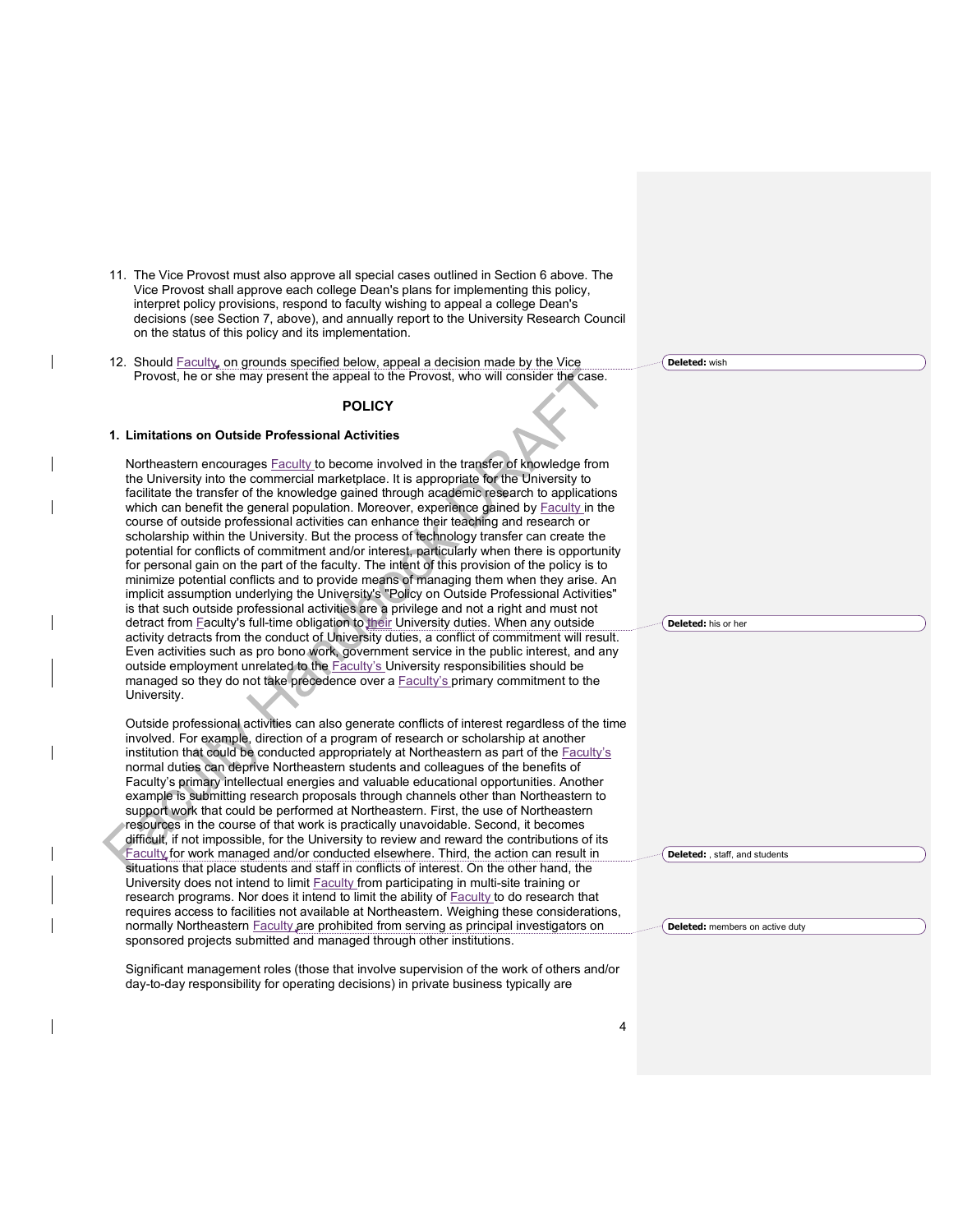demanding both in terms of time and energy. It is unlikely that such roles can be fulfilled by the manager working only one day per week $\delta$ , the maximum time permitted for Eaculty to engage in outside consulting activities. Because **Faculty are expected to devote their** primary energies and professional interests to their University obligations, they may not accept significant managerial responsibilities as part of their outside consulting activities.

Whenever **Faculty** are involved in research as part of their outside consulting or business activities, they must establish clear boundaries that separate their University and outside obligations, so as to avoid questions about their appropriate use of resources and attributions of the products of their work.

Teaching is a substantial part of all Faculty's obligations at the University. However, Faculty may not tutor Northeastern students for fees in any discipline in which they teach. Students are entitled to reasonable instructional assistance from Faculty as part of their normal tuition payment. Additional academic assistance, including tutoring services for students, are available through a number of sources at each college, from teaching assistants, peer tutoring and other programs. Students may contact faculty members or the Unit head for more information.

#### **2. Free and Open Exchange of Research Results**

The integrity of the University as a community of scholars requires the free and open exchange of ideas and communication of the results of scholarly activities. Faculty are obligated to maintain an atmosphere free from unwarranted external influences. Students and collaborators must be able to pursue topics of interest, have access to available information and facilities, and communicate the results of their work to other scholars and the public. Therefore, Faculty must ensure that:

- a. the results of research or scholarship undertaken at Northeastern are disseminated on an open and timely basis to the broader scholarly community and public.
- b. the activities of students and post doctoral scholars are free from the personal commercial interests of the Faculty; and
- c. the work of students, staff, post-doctoral scholars and collaborators is not exploited in the course of a **Faculty's outside obligations**. To this end, Faculty should be open about their involvement with and obligations to outside third parties who could benefit from the work or ideas of their students, staff, and colleagues. Similarly, students, associates, and staff should have access to information about the sources of funds that support their research.

#### **3. Appropriate Use of University Resources, Including Facilities, Personnel, Seal, Logos and Letterhead, Equipment, and Information**

Faculty may not use University resources, including funds, facilities, personnel, equipment, or marks of its official endorsement such as the University seal, logo, or letterhead except in a purely incidental way as part of their outside consulting activities or for any other non-University purposes.

Faculty Handbook module titled Policy on Outside Professional Activ

**Deleted:** below (III.D.a) policy on "Time Limitations on Compensated Outside Activities."

**Deleted:** in keeping with Northeastern's "Security Manual";9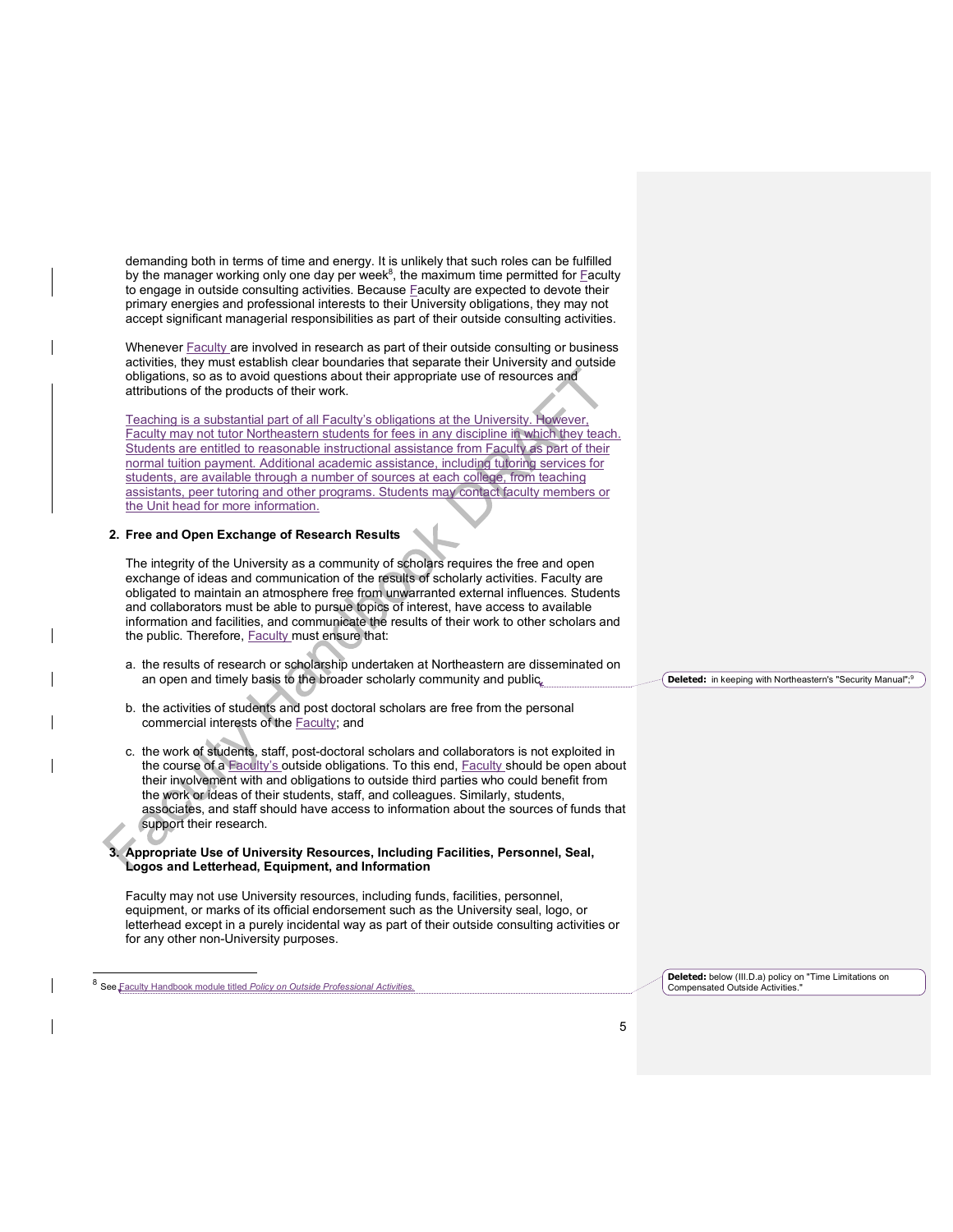Inappropriate use of University resources includes the following:

- a. Assigning the **Faculty's students, staff, post-doctoral scholars**, or other **Faculty under** his or her supervision tasks for purposes of potential or real financial gain rather than the achievement of Institutional objectives, the advancement of the scholarly field, or the fulfillment of students' educational needs.
- b. Involvement of the Faculty's students (whether as Coops, interns, volunteers, or full or part- time employees), staff, or other **Faculty under his or her supervision in his or her** outside consulting or business activities without prior approval of the unit chair or Dean with respect to the fact, the nature, and the scope of the student's involvement;
- c. Granting external entities access to Northeastern resources or services for purposes outside the University's missions, providing external entities confidential information for any reason without the express consent of the University Officer responsible for that information, or offering inappropriate favors to outside entities in an attempt to unduly influence them in their dealings with the University.
- d. Use for personal gain, or granting unauthorized access to others, of confidential information acquired through conduct of University business or research activities. Confidential information includes, but is not limited to medical, personnel, student, or security records of individuals; proprietary knowledge about anticipated corporate material requirements, budgets, or price actions; proprietary knowledge of possible new sites for government operations; and information about forthcoming programs or selection of contractors or subcontractors in advance of official announcements;
- e. For personal financial gain, providing an outside entity preferential access, to research results, materials or products generated from University teaching or research activities. (This would not preclude appropriate licensing arrangements for inventions, or consulting on the basis of sponsored project results where there is significant additional work or expertise involved);
- f. Disposing of University property to third parties without the explicit authorization of the Senior Vice President/Treasurer;
- g. Using the University seal, its logos, letterhead, or other official University symbols in activities unrelated to the faculty member's University responsibilities or implying University endorsement for activities or entities not officially recognized by the University.

# **4. Disclosure and Ownership of Intellectual Property**

Northeastern wishes to encourage Faculty to be involved in technology transfer as part of their University duties without raising questions as to their motives. However, for **Faculty** to determine ownership of inventions based on outside sources of support when they stand to gain financially from such decisions constitutes a serious conflict of interest. Additionally, for Faculty to claim ownership of an invention resulting from their University activities calls into question whether they are using University resources for personal financial gain. Finally, the opportunity for **Faculty to assume ownership of an invention** and then grant exclusive access to it to a sponsor or potential sponsor of  $\frac{f}{f}$  University research creates an incentive for inappropriate relationships. Faculty are expected to

**Deleted:** of the faculty member

**Deleted:** intellectual property

**Deleted:** his or her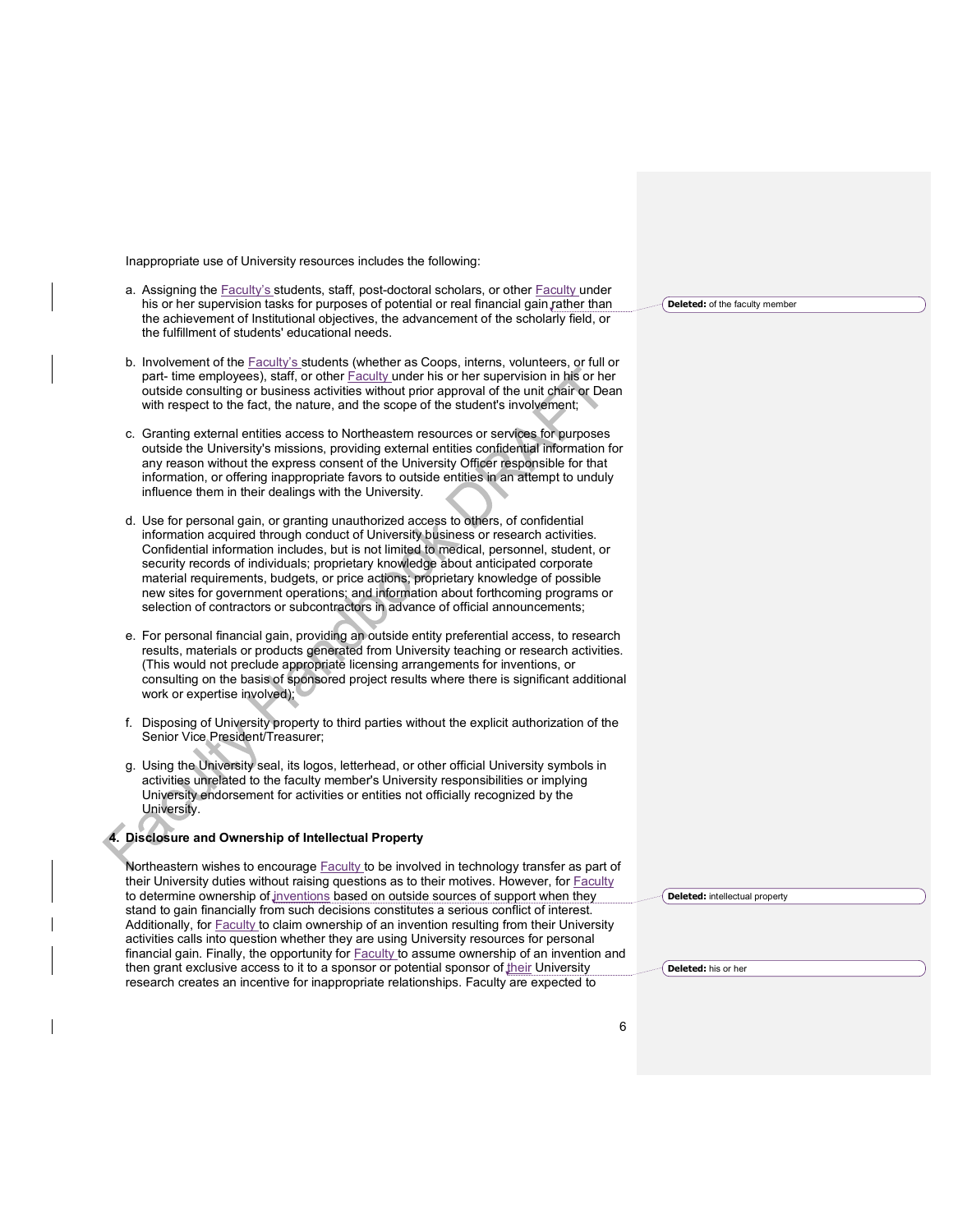| exercise objectivity in the conduct of research and guidance of students and associates.                                                                                           |                                                         |
|------------------------------------------------------------------------------------------------------------------------------------------------------------------------------------|---------------------------------------------------------|
| To the extent that the financial interests of Faculty and a corporate sponsor become<br>intermingled, the objectivity of the Faculty can be called into question. The relationship |                                                         |
| between the Faculty, the University, and research sponsors is more fully detailed in the                                                                                           | Deleted: individual researcher/scholar                  |
| University Faculty Handbook <sup>10</sup> .                                                                                                                                        | <b>Deleted:</b> and researcher                          |
|                                                                                                                                                                                    | Deleted: Patent and Copyright Policies contained in the |
| 5. Faculty Involvement in Outside Entities Which Have Relations with Northeastern                                                                                                  | current                                                 |
| Gifts, procurements, sponsored projects, or technology licensing arrangements between                                                                                              |                                                         |
| Northeastern and outside entities in which the involved Faculty (or members of the                                                                                                 |                                                         |
| immediate family, which includes the <b>Faculty's</b> spouse or dependent children as                                                                                              |                                                         |
| determined by the Internal Revenue Service, or a domestic partner) has significant                                                                                                 |                                                         |
| financial interests, or any employment or consulting roles, raise particular questions of                                                                                          |                                                         |
| potential or apparent conflicts of interest which require special ad hoc disclosures, review                                                                                       |                                                         |
| and approval.                                                                                                                                                                      |                                                         |
|                                                                                                                                                                                    |                                                         |
| a. For this purpose "significant financial interests" includes the following:                                                                                                      |                                                         |
|                                                                                                                                                                                    |                                                         |
| 1) A "financial interest" in the sponsor of research, defined as:                                                                                                                  |                                                         |
| a) A direct or indirect investment in the sponsor worth more than \$5,000;                                                                                                         |                                                         |
| b) A position as director, officer, partner, trustee, employee of or any other position                                                                                            |                                                         |
| of management in the sponsor;                                                                                                                                                      |                                                         |
| c) Income from the sponsor, including income from patent rights, consulting income                                                                                                 | <b>Deleted:</b> intellectual property                   |
| and gifts aggregating \$5,000 or more in value, received by or promised to the                                                                                                     |                                                         |
| faculty member within 12 months prior to the time the award is made. (For the                                                                                                      |                                                         |
| purposes of this policy, "income" is further defined as in Gov. Code, Section                                                                                                      |                                                         |
| 82030.)                                                                                                                                                                            |                                                         |
| 2) "Indirect Investment" or "Indirect Financial Interest," including situations in which:                                                                                          |                                                         |
|                                                                                                                                                                                    |                                                         |
| a) The spouse or dependent child of <b>Faculty</b> has a financial interest (as defined in                                                                                         |                                                         |
| "A" above) in the sponsor;                                                                                                                                                         |                                                         |
| b) The Faculty, their spouse, or dependent child own directly, indirectly or                                                                                                       | Deleted: his or her                                     |
| beneficially a 5 percent interest or greater (or \$10,000 worth of ownership                                                                                                       |                                                         |
| interests) in any business entity or trust which has a financial interest in the                                                                                                   |                                                         |
| sponsor of the research.                                                                                                                                                           |                                                         |
| c) "Equity (Ownership) Interest" defined as an investment of more than \$10,000 in<br>the sponsor by the Faculty, their spouse, or dependent children. Additionally,               | Deleted: his or her                                     |
| faculty members seeking funding from an external sponsor must ensure                                                                                                               |                                                         |
| compliance with that sponsor's disclosure requirements.                                                                                                                            |                                                         |
|                                                                                                                                                                                    |                                                         |
| Prior to the University entering into any of the following arrangements, the involved                                                                                              |                                                         |
| Faculty (following informal consultation, if they deem it beneficial) must submit to the                                                                                           | Deleted: he or she                                      |
| Dean a complete written disclosure of their current or pending relationship with the                                                                                               | Deleted: his or her                                     |
| outside entity, the relationship of the proposed University activity to the entity, and the                                                                                        |                                                         |
| means by which the <b>Faculty</b> will ensure separation of their University role from the                                                                                         | Deleted: his or her                                     |
| Faculty's (or family members, as described above) role or interests in the entity:                                                                                                 |                                                         |

 <sup>10</sup> See Faculty Handbook module titled *Intellectual Property in Academic Materials*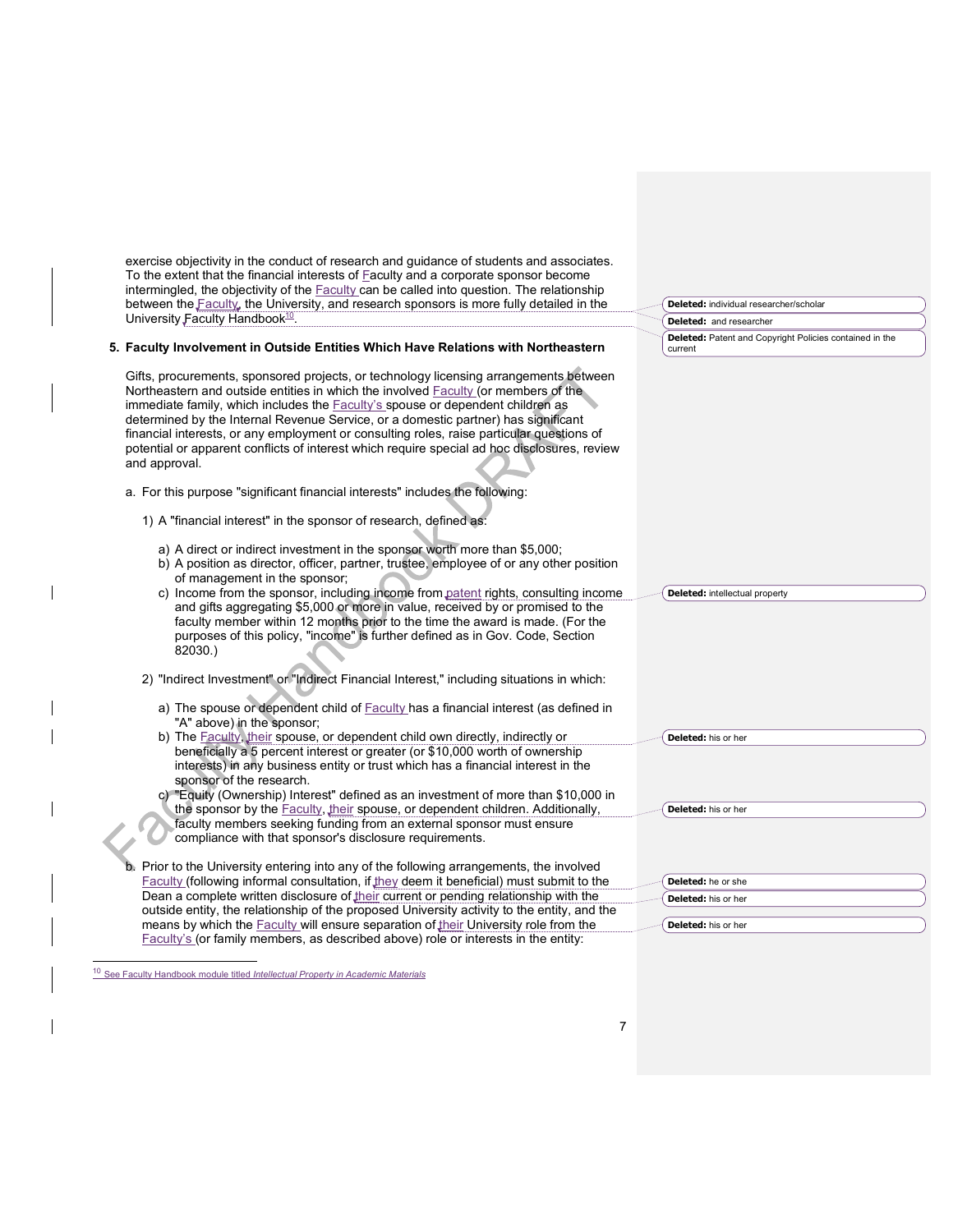- 1) gifts to Northeastern of cash or property which will be under the control of, or will directly support the teaching or research activities of **Faculty**, from an entity in which that **Faculty** (or members of the immediate family as described above) has an employment or consulting arrangement and/or (a) significant financial interest(s) (as defined above);
- 2) sponsored project proposals in which any of the involved investigators (or members of their immediate families as described above) have employment or consulting arrangements with and/or significant financial interests in the proposed sponsor, or with proposed subcontractors, vendors, or collaborators;
- 3) University technology licensing arrangements with companies in which the **Faculty** inventor (or members of the immediate family as described above) has an employment or consulting arrangement and/or a significant financial interest; and
- 4) procurement of materials or services from an outside entity in which the Faculty (or members of the immediate family as described above) has an employment or consulting arrangement and/or a significant financial interest.
- 5) disposal of University resources or property to an outside entity in which the Faculty (or members of the immediate family as described above) has an employment or consulting arrangement and/or a significant financial interest.

Common sense must prevail in the interpretation of these provisions. That is, if a reasonable person would question the relationship, it should be disclosed and approval should be sought for the proposed arrangement.

c. If such proposed arrangements are approved by the Dean, the Faculty's disclosure and the Dean's findings and recommendations shall be submitted to the Vice Provost for approval. The Vice Provost may convene an ad hoc committee to advise him or her on any such proposed arrangements. Decisions made by the Vice Provost on these matters are not grievable under the Faculty Grievance Procedure.

### **6. Situations Raising Questions of Scientific Objectivity**

In cases where the University has approved arrangements as described in Section 5 above, or in Clinical Technology Assessment Agreements (clinical trials) in which the investigators have personal financial interests, the objectivity of the Faculty's decisions and/or activities may be questioned by reasonable people. To address these situations, oversight committees may be established by the college Dean to review the appropriateness of the proposed activity, to monitor the conduct of the activity (including use of students and post-doctoral scholars), and to ensure the open and timely dissemination of research results.

Clinical trials involve particularly sensitive issues in those cases where the investigator has personal financial interests in the outcomes. The demand for therapeutics requires that new agents be developed and tested. The processes that must be followed in the testing and development of therapeutics raise an inherently contradictory situation for Faculty, because frequently the inventors of therapies or medical devices are those who do research on the disease in question, are the leaders in the field, and are the most